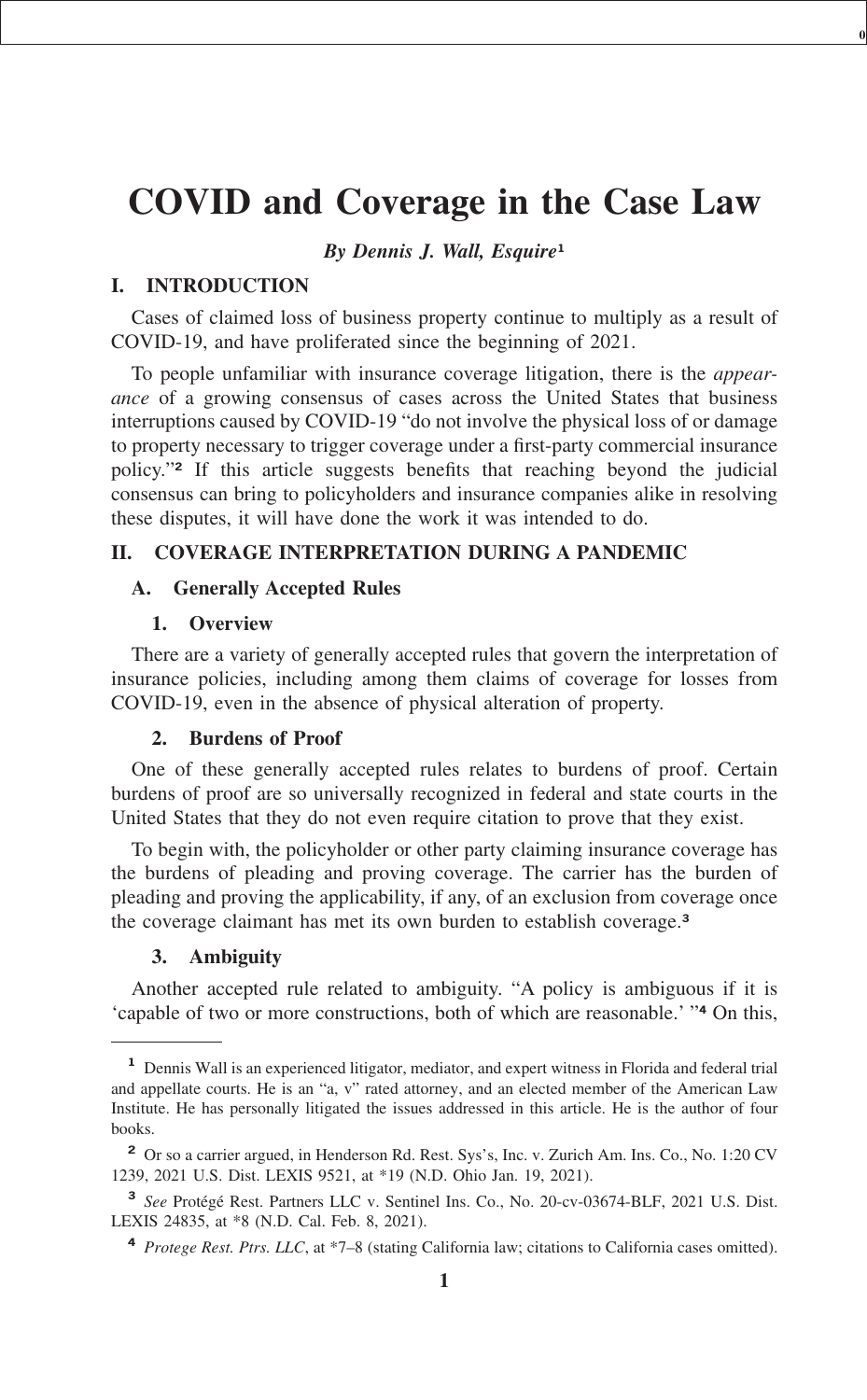**§ III[A]** CURRENT CRITICAL ISSUES **2**

courts generally agree. An undefined term in an insurance policy is not ambiguous simply because it is not defined in the policy.**<sup>5</sup>** On this, courts once again generally agree, but they tend to part company on other questions involved in finding an [ambiguity in an insurance policy in the first instance.](xpath-> core:para,  Default,  para-list,  style_01)

[One view has it that when forced to choose between two competing interpre](xpath-> core:para,  Default,  para-list,  style_01)[tations, a court must choose the interpretation that gives effect to all of the](xpath-> core:para,  Default,  para-list,  style_01) [language in the entire policy.](xpath-> core:para,  Default,  para-list,  style_01)**<sup>6</sup>**

[On the other hand, when an ambiguity is affirmatively found to exist in a policy](xpath-> core:para,  Default,  para-list,  style_01) [of insurance, other courts hold that any resulting ambiguity means that the carrier](xpath-> core:para,  Default,  para-list,  style_01) [must establish that the policy is "fairly" capable of only one reasonable](xpath-> core:para,  Default,  para-list,  style_01) [construction, which is the interpretation that the carrier favors in the given case.](xpath-> core:para,  Default,  para-list,  style_01)**<sup>7</sup>**

# **[III.](xpath-> core:desig,  184,  ,  ) [ESTABLISHED RULES OF INTERPRETATION APPLIED TO](xpath-> core:title,  tr:secmain/core:title,  desig_title,  style_01) [PANDEMIC CLAIMS](xpath-> core:title,  tr:secmain/core:title,  desig_title,  style_01)**

# **A. [Two Key Issues: "Direct Physical Loss or of Damage to Property"](xpath-> core:title,  tr:secsub1/core:title,  desig_title,  style_01) [and Virus Exclusions](xpath-> core:title,  tr:secsub1/core:title,  desig_title,  style_01)**

[Two issues that have decided cases in the short span of just four weeks before](xpath-> core:para,  Default,  para-list,  style_01) [this article was written \(in February 2021\) will be discussed here, in turn: first, the](xpath-> core:para,  Default,  para-list,  style_01) [question of whether the policy requires "direct physical loss of or damage to](xpath-> core:para,  Default,  para-list,  style_01) [property," and if so, what that phrase means in any given case. And, second, the](xpath-> core:para,  Default,  para-list,  style_01) [applicability of virus exclusions by whatever name they may be identified in the](xpath-> core:para,  Default,  para-list,  style_01) [policies at issue.](xpath-> core:para,  Default,  para-list,  style_01)

# **B. ["Direct Physical Loss of or Damage to Property"](xpath-> core:title,  tr:secsub1/core:title,  desig_title,  style_01)**

[The question of whether a given insurance policy requires "direct physical loss](xpath-> core:para,  Default,  para-list,  style_01) [of or damage to property," and if so, what that term means in any given case, ties](xpath-> core:para,  Default,  para-list,  style_01) [in directly to how to find an ambiguity in an insurance policy and, once found,](xpath-> core:para,  Default,  para-list,  style_01) [how to interpret that ambiguous policy language.](xpath-> core:para,  Default,  para-list,  style_01)

[It has been held, in a seminal case recently decided under Ohio law,](xpath-> core:para,  Default,  para-list,  style_01) *Henderson [Road Restaurant Systems, Inc. v. Zurich American Insurance Co.](xpath-> core:para,  Default,  para-list,  style_01)*, **8** that direct physical loss includes loss *of* [property, and covered loss under such language is](xpath-> core:para,  Default,  para-list,  style_01) not limited to physical loss *to* property.**<sup>9</sup>** In *[Henderson Road Restaurant Systems](xpath-> core:para,  Default,  para-list,  style_01)*,

[To like effect: Kahn v. Pa. Nat'l Mut. Cas. Ins. Co., \\_\\_\\_ F. Supp. 3d \\_\\_\\_, No. 1:20-cv-781, 2021](xpath-> foots,  Default,  footnote,  style_01) [U.S. Dist. LEXIS 23090, at \\*10–11 \(M.D. Pa. Feb. 8, 2021\) \(case involves Pennsylvania substantive](xpath-> foots,  Default,  footnote,  style_01) [law\).](xpath-> foots,  Default,  footnote,  style_01)

**<sup>5</sup>** *Kahn*[, 2021 U.S. Dist. LEXIS 23090, at \\*11.](xpath-> fn:para,  fn:footnote/fn:para,  footnote,  style_01)

**<sup>6</sup>** *See Kahn*[, 2021 U.S. Dist. LEXIS 23090, at \\*15 \(stating Pennsylvania law in this case\).](xpath-> fn:para,  fn:footnote/fn:para,  footnote,  style_01)

**<sup>7</sup>** *Henderson Rd. Rest. Sys's, Inc*[., 2021 U.S. Dist. LEXIS 9521, at \\*25–26 \(stating Ohio law\).](xpath-> fn:para,  fn:footnote/fn:para,  footnote,  style_01)

**<sup>8</sup>** [Henderson Rd. Rest. Sys's, Inc. v. Zurich Am. Ins. Co., No. 1:20 CV 1239, 2021 U.S. Dist.](xpath-> fn:para,  fn:footnote/fn:para,  footnote,  style_01) [LEXIS 9521 \(N.D. Ohio Jan. 19, 2021\). This case was decided on competing motions for summary](xpath-> fn:para,  fn:footnote/fn:para,  footnote,  style_01) [judgment by the federal district court judge, Hon. Dan Aaron Polster, who is presiding over the](xpath-> fn:para,  fn:footnote/fn:para,  footnote,  style_01) [National Prescription Opiate Multi-District Litigation.](xpath-> fn:para,  fn:footnote/fn:para,  footnote,  style_01)

**<sup>9</sup>** *Henderson Rd. Rest. Sys's*[, 2021 U.S. Dist. LEXIS 9521, at \\*28 \(emphasis by the court\).](xpath-> fn:para,  fn:footnote/fn:para,  footnote,  style_01)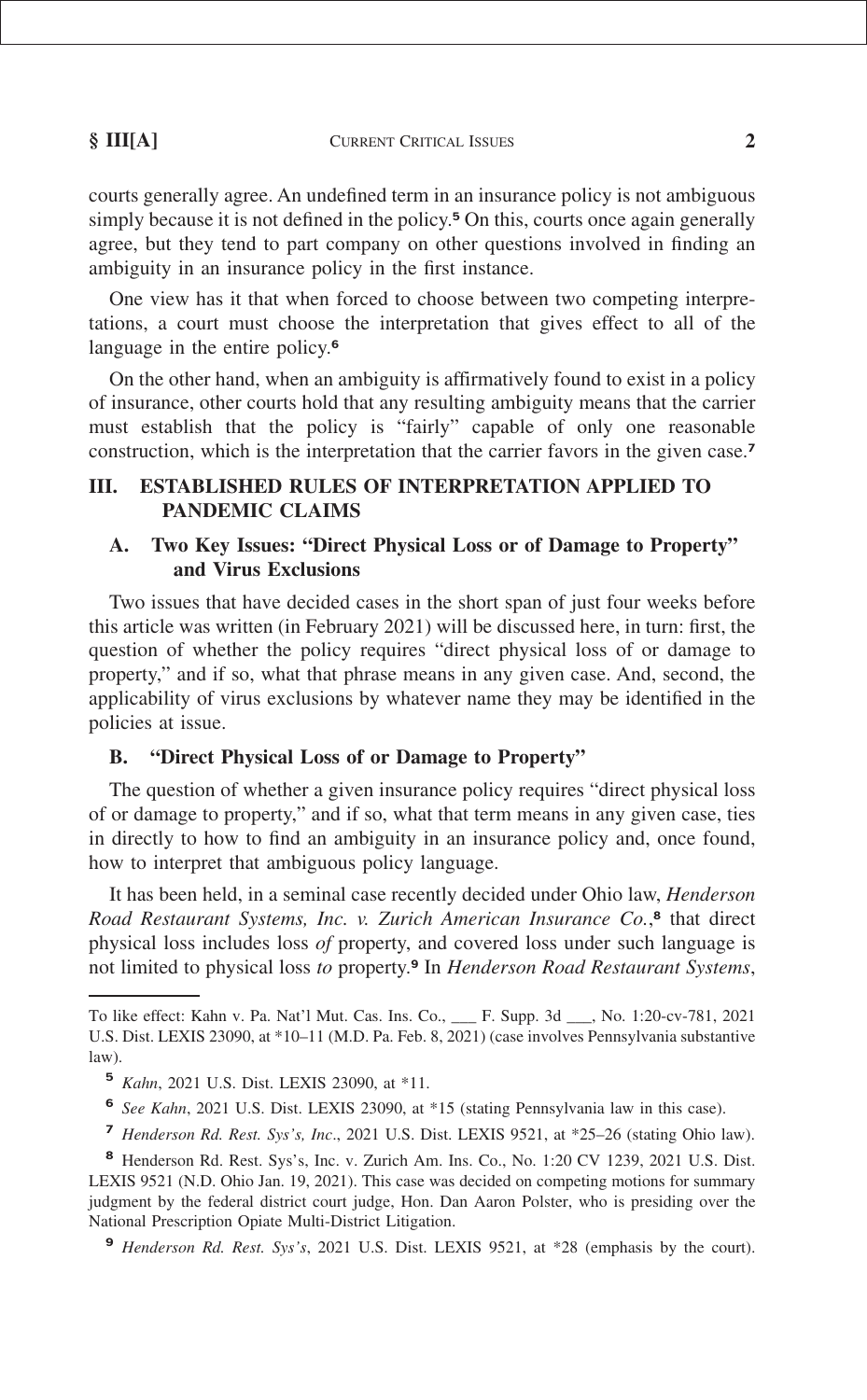**3** COVID AND COVERAGE **§ III[B]**

the court considered dictionary definitions of terms not defined in the Zurich policy, including "physical" and "loss."**<sup>10</sup>** The plaintiff restaurants in *Henderson* showed that they suspended business operations in response to government [orders, and that they lost business income as a result.](xpath-> core:para,  Default,  para-list,  style_01)**<sup>11</sup>**

[The restaurants prevailed on their coverage claim in this case by offering the](xpath-> core:para,  Default,  para-list,  style_01) [interpretation that "direct physical loss of includes an inability to possess](xpath-> core:para,  Default,  para-list,  style_01) [something in the real, material, or bodily world, and that the government orders](xpath-> core:para,  Default,  para-list,  style_01) [caused plaintiffs to lose their property in this manner."](xpath-> core:para,  Default,  para-list,  style_01)**<sup>12</sup>** The court viewed the [policy at bar as "susceptible of more than one interpretation,"](xpath-> core:para,  Default,  para-list,  style_01)**<sup>13</sup>** and so "the Policy [must be construed liberally in Plaintiffs' favor."](xpath-> core:para,  Default,  para-list,  style_01)**<sup>14</sup>**

[Research on PACER \(Public Access to \[Federal\] Court Electronic Records\)](xpath-> core:para,  Default,  para-list,  style_01) [reveals that the same policy language that was at issue in the](xpath-> core:para,  Default,  para-list,  style_01) *Henderson Road Restaurant Systems* [case in Ohio was also at issue in California in the case of](xpath-> core:para,  Default,  para-list,  style_01) *[Protege Restaurant Partners LLC v. Sentinel Insurance Co.](xpath-> core:para,  Default,  para-list,  style_01)***<sup>15</sup>** Although the policy [language has not been found in the California federal court's opinion, it was found](xpath-> core:para,  Default,  para-list,  style_01) [on PACER.](xpath-> core:para,  Default,  para-list,  style_01)

[In both cases, the policy form extends coverage to "direct physical loss](xpath-> core:para,  Default,  para-list,  style_01) *of* or damage *to* property" unless excluded.**<sup>16</sup>** [The undefined policy language, "direct](xpath-> core:para,  Default,  para-list,  style_01) [physical loss of," has apparently received a settled interpretation in California](xpath-> core:para,  Default,  para-list,  style_01) [insurance law as meaning "a 'distinct, demonstrable, physical alteration of the](xpath-> core:para,  Default,  para-list,  style_01) [property' or a 'physical change in the condition of the property.' "](xpath-> core:para,  Default,  para-list,  style_01)**<sup>17</sup>**

[Another federal judge in the Northern District of Ohio took a different tack on the same date that](xpath-> foots,  Default,  footnote,  style_01) the *Henderson Road Restaurant Systems* [case was decided in that district. Before making a ruling](xpath-> foots,  Default,  footnote,  style_01) [on the merits of the coverage claim on different policy language but involving a question of "direct](xpath-> foots,  Default,  footnote,  style_01) [physical damage" in Neuro-Communication Servs. v. Cincinnati Ins. Co., No. 4:20-CV-1275, 2021](xpath-> foots,  Default,  footnote,  style_01) [U.S. Dist. LEXIS 20069, at \\*3 \(N.D. Ohio Jan. 19, 2021\), Judge Benita Y. Pearson granted a motion](xpath-> foots,  Default,  footnote,  style_01) [to certify the question to the Ohio Supreme Court. As of February 17, 2021, the answer is pending.](xpath-> foots,  Default,  footnote,  style_01)

**<sup>10</sup>** *Henderson Rd. Rest. Sys's*[, 2021 U.S. Dist. LEXIS 9521, at \\*36.](xpath-> fn:para,  fn:footnote/fn:para,  footnote,  style_01)

**<sup>11</sup>** *Henderson Rd. Rest. Sys's*[, 2021 U.S. Dist. LEXIS 9521, at \\*34–36.](xpath-> fn:para,  fn:footnote/fn:para,  footnote,  style_01)

**<sup>12</sup>** *Henderson Rd. Rest. Sys's*[, 2021 U.S. Dist. LEXIS 9521, at \\*12.](xpath-> fn:para,  fn:footnote/fn:para,  footnote,  style_01)

**<sup>13</sup>** *Henderson Rd. Rest. Sys's*[, 2021 U.S. Dist. LEXIS 9521, at \\*33.](xpath-> fn:para,  fn:footnote/fn:para,  footnote,  style_01)

**<sup>14</sup>** *Henderson Rd. Rest. Sys's*[, 2021 U.S. Dist. LEXIS 9521, at \\*34.](xpath-> fn:para,  fn:footnote/fn:para,  footnote,  style_01)

**<sup>15</sup>** [Protégé Rest. Partners LLC v. Sentinel Ins. Co., No. 20-cv-03674-BLF, 2021 U.S. Dist.](xpath-> fn:para,  fn:footnote/fn:para,  footnote,  style_01) [LEXIS 24835 \(N.D. Cal. Feb. 8, 2021\).](xpath-> fn:para,  fn:footnote/fn:para,  footnote,  style_01)

**<sup>16</sup>** *Compare* [Protege Restaurant Partners LLC v. Sentinel Insurance Co., Doc. No. 1-1, p. 31 of](xpath-> fn:para,  fn:footnote/fn:para,  footnote,  style_01) [156, Sentinel Insurance Policy, filed June 2, 2020 \(N.D. Cal. Case No. 5:20-cv-03674-BLF\) \(italics](xpath-> fn:para,  fn:footnote/fn:para,  footnote,  style_01) [supplied\), which the Court in that case referred to simply and repeatedly as a "business interruption](xpath-> fn:para,  fn:footnote/fn:para,  footnote,  style_01) policy," *with* [Henderson Road Restaurant Systems, Inc. v. Zurich American Insurance Co., Doc. No.](xpath-> fn:para,  fn:footnote/fn:para,  footnote,  style_01) [12-1, p. 168 of 380, Zurich's Business Income Coverage Form \(Including Extra Expense\), ¶ A.](xpath-> fn:para,  fn:footnote/fn:para,  footnote,  style_01) [COVERAGE, filed October 27, 2020 \(N.D. Ohio Case No. 1:20 CV 1239\) \(italics supplied\).](xpath-> fn:para,  fn:footnote/fn:para,  footnote,  style_01)

**<sup>17</sup>** *See Protege Rest. Ptrs*[., 2021 U.S. Dist. LEXIS 24835, at \\*10.](xpath-> fn:para,  fn:footnote/fn:para,  footnote,  style_01)